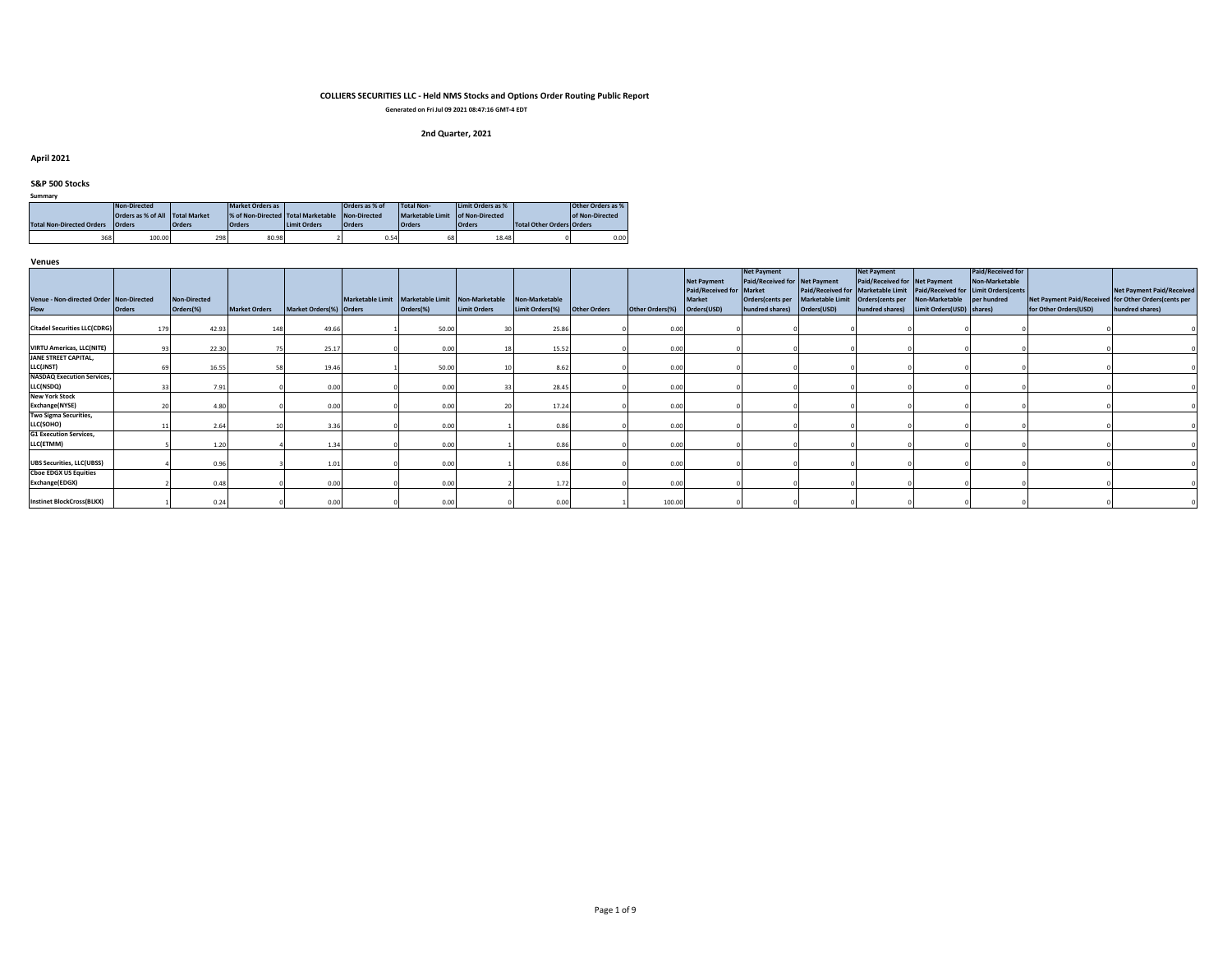**Generated on Fri Jul 09 2021 08:47:16 GMT-4 EDT**

# **2nd Quarter, 2021**

**April 2021**

#### **Non-S&P 500 Stocks**

| ____                             |                                 |               |                                    |                     |                |                                  |                   |                                  |                   |
|----------------------------------|---------------------------------|---------------|------------------------------------|---------------------|----------------|----------------------------------|-------------------|----------------------------------|-------------------|
|                                  | Non-Directed                    |               | Market Orders as                   |                     | Orders as % of | <b>Total Non-</b>                | Limit Orders as % |                                  | Other Orders as % |
|                                  | Orders as % of All Total Market |               | % of Non-Directed Total Marketable |                     | Non-Directed   | Marketable Limit of Non-Directed |                   |                                  | of Non-Directed   |
| <b>Total Non-Directed Orders</b> | <b>Orders</b>                   | <b>Orders</b> | <b>Orders</b>                      | <b>Limit Orders</b> | <b>Orders</b>  | <b>Orders</b>                    | <b>Orders</b>     | <b>Total Other Orders Orders</b> |                   |
| 455                              | 100.00                          | 359           | 78.90                              |                     | 6.81           | h                                | 14.07             |                                  | 0.22              |

**Venues**

**Summary**

| Venue - Non-directed Order Non-Directed<br><b>Flow</b> | <b>Orders</b> | Non-Directed<br>Orders(%) | <b>Market Orders</b> | Market Orders(%) Orders | Marketable Limit Marketable Limit Non-Marketable<br>Orders(%) | <b>Limit Orders</b> | Non-Marketable<br>Limit Orders(%) | <b>Other Orders</b> | Other Orders(%) | <b>Net Payment</b><br>Paid/Received for Market<br><b>Market</b><br>Orders(USD) | <b>Net Payment</b><br>Paid/Received for Net Payment<br>Orders(cents per<br>hundred shares) | Orders(USD) | <b>Net Payment</b><br>Paid/Received for Net Payment<br>Marketable Limit Orders(cents per Non-Marketable | Paid/Received for Marketable Limit Paid/Received for Limit Orders(cents<br>hundred shares) Limit Orders (USD) shares) | Paid/Received for<br>Non-Marketable<br>per hundred | Net Payment Paid/Received for Other Orders(cents per<br>for Other Orders(USD) | <b>Net Payment Paid/Received</b><br>hundred shares) |
|--------------------------------------------------------|---------------|---------------------------|----------------------|-------------------------|---------------------------------------------------------------|---------------------|-----------------------------------|---------------------|-----------------|--------------------------------------------------------------------------------|--------------------------------------------------------------------------------------------|-------------|---------------------------------------------------------------------------------------------------------|-----------------------------------------------------------------------------------------------------------------------|----------------------------------------------------|-------------------------------------------------------------------------------|-----------------------------------------------------|
| <b>Citadel Securities LLC(CDRG)</b>                    | 207           | 37.64                     |                      | 52.25                   | 51.61                                                         |                     | 3.6                               |                     | 0.00            |                                                                                |                                                                                            |             |                                                                                                         |                                                                                                                       |                                                    |                                                                               |                                                     |
| <b>VIRTU Americas, LLC(NITE)</b>                       | 107           | 19.45                     |                      | 27.25                   | 25.81                                                         |                     | 0.7                               |                     | 4.00            |                                                                                |                                                                                            |             |                                                                                                         |                                                                                                                       |                                                    |                                                                               |                                                     |
| <b>NASDAQ Execution Services,</b><br>LLC(NSDQ)         |               | 13.82                     |                      | 0.00                    | 0.00                                                          |                     | 55.07                             |                     | 0.00            |                                                                                |                                                                                            |             |                                                                                                         |                                                                                                                       |                                                    |                                                                               |                                                     |
| <b>JANE STREET CAPITAL,</b><br>LLC(JNST)               |               | 10.18                     |                      | 14.33                   | 16.13                                                         |                     | 0.00                              |                     | 0.00            |                                                                                |                                                                                            |             |                                                                                                         |                                                                                                                       |                                                    |                                                                               |                                                     |
| <b>Choe EDGX US Equities</b><br>Exchange(EDGX)         |               | 6.00                      |                      | 0.00                    | 0.00                                                          |                     | 23.91                             |                     | 0.00            |                                                                                |                                                                                            |             |                                                                                                         |                                                                                                                       |                                                    |                                                                               |                                                     |
| <b>Instinet BlockCross(BLKX)</b>                       |               | 4.36                      |                      | 0.00                    | 0.00                                                          |                     | 0.00                              |                     | 96.00           |                                                                                |                                                                                            |             |                                                                                                         |                                                                                                                       |                                                    |                                                                               |                                                     |
| <b>New York Stock</b><br>Exchange(NYSE)                |               | 3.45                      |                      | 0.00                    | 0.00                                                          |                     | 13.7                              |                     | 0.00            |                                                                                |                                                                                            |             |                                                                                                         |                                                                                                                       |                                                    |                                                                               |                                                     |
| Two Sigma Securities,<br>LLC(SOHO)                     |               | 2.00                      |                      | 2.81                    | 3.23                                                          |                     | 0.00                              |                     | 0.00            |                                                                                |                                                                                            |             |                                                                                                         |                                                                                                                       |                                                    |                                                                               |                                                     |
| <b>G1 Execution Services,</b><br>LLC(ETMM)             |               | 1.27                      |                      | 1.97                    | 0.00                                                          |                     | 0.00                              |                     | 0.00            |                                                                                |                                                                                            |             |                                                                                                         |                                                                                                                       |                                                    |                                                                               |                                                     |
| <b>UBS Securities, LLC(UBSS)</b>                       |               | 1.27                      |                      | 1.40                    | 3.23                                                          |                     | 0.72                              |                     | 0.00            |                                                                                |                                                                                            |             |                                                                                                         |                                                                                                                       |                                                    |                                                                               |                                                     |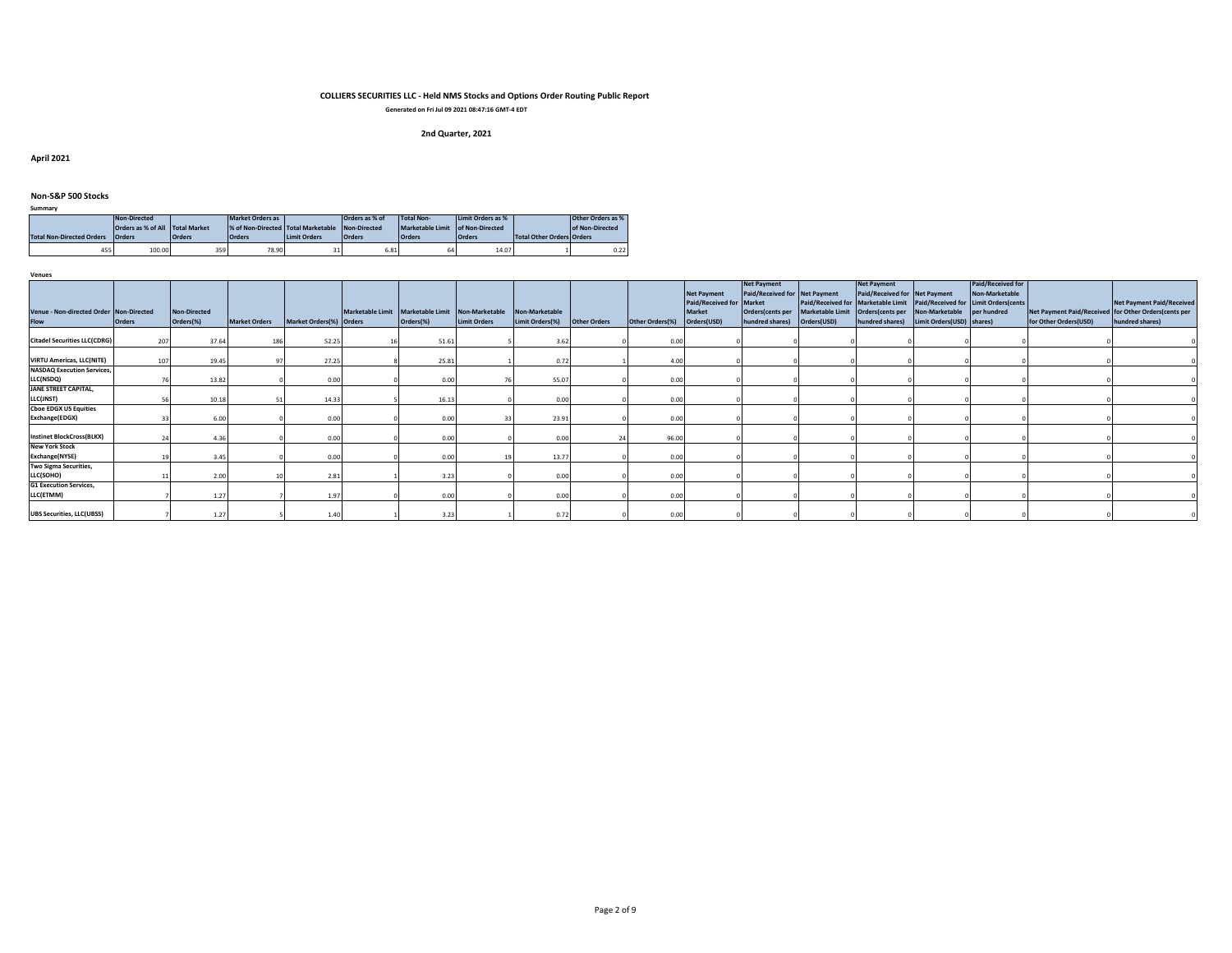**Generated on Fri Jul 09 2021 08:47:16 GMT-4 EDT**

# **2nd Quarter, 2021**

#### **April 2021**

#### **Option Contracts**

| Summary |                 |
|---------|-----------------|
|         | Alley Pilocated |

|                                  | Non-Directed                    |               | Market Orders as                     |  | Orders as % of |                                  | Limit Orders as %<br><b>Total Non-</b> |                                  | Other Orders as % |  |
|----------------------------------|---------------------------------|---------------|--------------------------------------|--|----------------|----------------------------------|----------------------------------------|----------------------------------|-------------------|--|
|                                  | Orders as % of All Total Market |               | % of Non-Directed Total Marketable   |  | Non-Directed   | Marketable Limit of Non-Directed |                                        |                                  | of Non-Directed   |  |
| <b>Total Non-Directed Orders</b> | <b>Orders</b>                   | <b>Orders</b> | <b>Limit Orders</b><br><b>Orders</b> |  | <b>Orders</b>  | <b>Orders</b>                    | <b>Orders</b>                          | <b>Total Other Orders Orders</b> |                   |  |
|                                  |                                 |               |                                      |  |                |                                  |                                        |                                  |                   |  |

| <b>Venues</b>                           |               |                     |                      |                         |                                                                 |                     |                 |                     |                 |                          |                                                                               |                               |                                                                         |                   |                                                      |                                  |
|-----------------------------------------|---------------|---------------------|----------------------|-------------------------|-----------------------------------------------------------------|---------------------|-----------------|---------------------|-----------------|--------------------------|-------------------------------------------------------------------------------|-------------------------------|-------------------------------------------------------------------------|-------------------|------------------------------------------------------|----------------------------------|
|                                         |               |                     |                      |                         |                                                                 |                     |                 |                     |                 |                          | <b>Net Payment</b>                                                            | Net Payment                   |                                                                         | Paid/Received for |                                                      |                                  |
|                                         |               |                     |                      |                         |                                                                 |                     |                 |                     |                 | <b>Net Payment</b>       | Paid/Received for Net Payment                                                 | Paid/Received for Net Payment |                                                                         | Non-Marketable    |                                                      |                                  |
|                                         |               |                     |                      |                         |                                                                 |                     |                 |                     |                 | Paid/Received for Market |                                                                               |                               | Paid/Received for Marketable Limit Paid/Received for Limit Orders(cents |                   |                                                      | <b>Net Payment Paid/Received</b> |
| Venue - Non-directed Order Non-Directed |               | <b>Non-Directed</b> |                      |                         | Marketable Limit Marketable Limit Non-Marketable Non-Marketable |                     |                 |                     |                 | <b>Market</b>            | Orders(cents per Marketable Limit Orders(cents per Non-Marketable per hundred |                               |                                                                         |                   | Net Payment Paid/Received for Other Orders(cents per |                                  |
| <b>Flow</b>                             | <b>Orders</b> | Orders(%)           | <b>Market Orders</b> | Market Orders(%) Orders | Orders(%)                                                       | <b>Limit Orders</b> | Limit Orders(%) | <b>Other Orders</b> | Other Orders(%) | Orders(USD)              | hundred shares) Orders(USD)                                                   |                               | hundred shares) Limit Orders (USD) shares)                              |                   | for Other Orders(USD)                                | hundred shares)                  |
|                                         |               |                     |                      |                         |                                                                 |                     |                 |                     |                 |                          |                                                                               |                               |                                                                         |                   |                                                      |                                  |
| <b>Citadel Securities LLC(CDRG)</b>     |               | 50.42               |                      | 50.00                   | 25.00                                                           |                     | 52.11           |                     | 0.00            |                          |                                                                               |                               |                                                                         |                   |                                                      |                                  |
| Susquehanna Capital                     |               |                     |                      |                         |                                                                 |                     |                 |                     |                 |                          |                                                                               |                               |                                                                         |                   |                                                      |                                  |
| Group(SUSQ)                             |               | 19.49               |                      | 32.56                   | 62.50                                                           |                     | 9.15            |                     | 0.00            |                          |                                                                               |                               |                                                                         |                   |                                                      |                                  |
| Dash Financial Technologies             |               |                     |                      |                         |                                                                 |                     |                 |                     |                 |                          |                                                                               |                               |                                                                         |                   |                                                      |                                  |
| LLC(DASH)                               |               | 13.14               |                      | 13.95                   | 12.50                                                           |                     | 12.68           |                     | 0.00            |                          |                                                                               |                               |                                                                         |                   |                                                      |                                  |
| <b>Wolverine Execution</b>              |               |                     |                      |                         |                                                                 |                     |                 |                     |                 |                          |                                                                               |                               |                                                                         |                   |                                                      |                                  |
| Services LLC(WEXX)                      |               | 11.86               |                      |                         |                                                                 |                     | 19.72           |                     | 0.00            |                          |                                                                               |                               |                                                                         |                   |                                                      |                                  |
| <b>Morgan Stanley &amp; Company</b>     |               |                     |                      |                         |                                                                 |                     |                 |                     |                 |                          |                                                                               |                               |                                                                         |                   |                                                      |                                  |
| LLC(MSCO)                               |               |                     |                      |                         | 0.00                                                            |                     |                 |                     | 0.00            |                          |                                                                               |                               |                                                                         |                   |                                                      |                                  |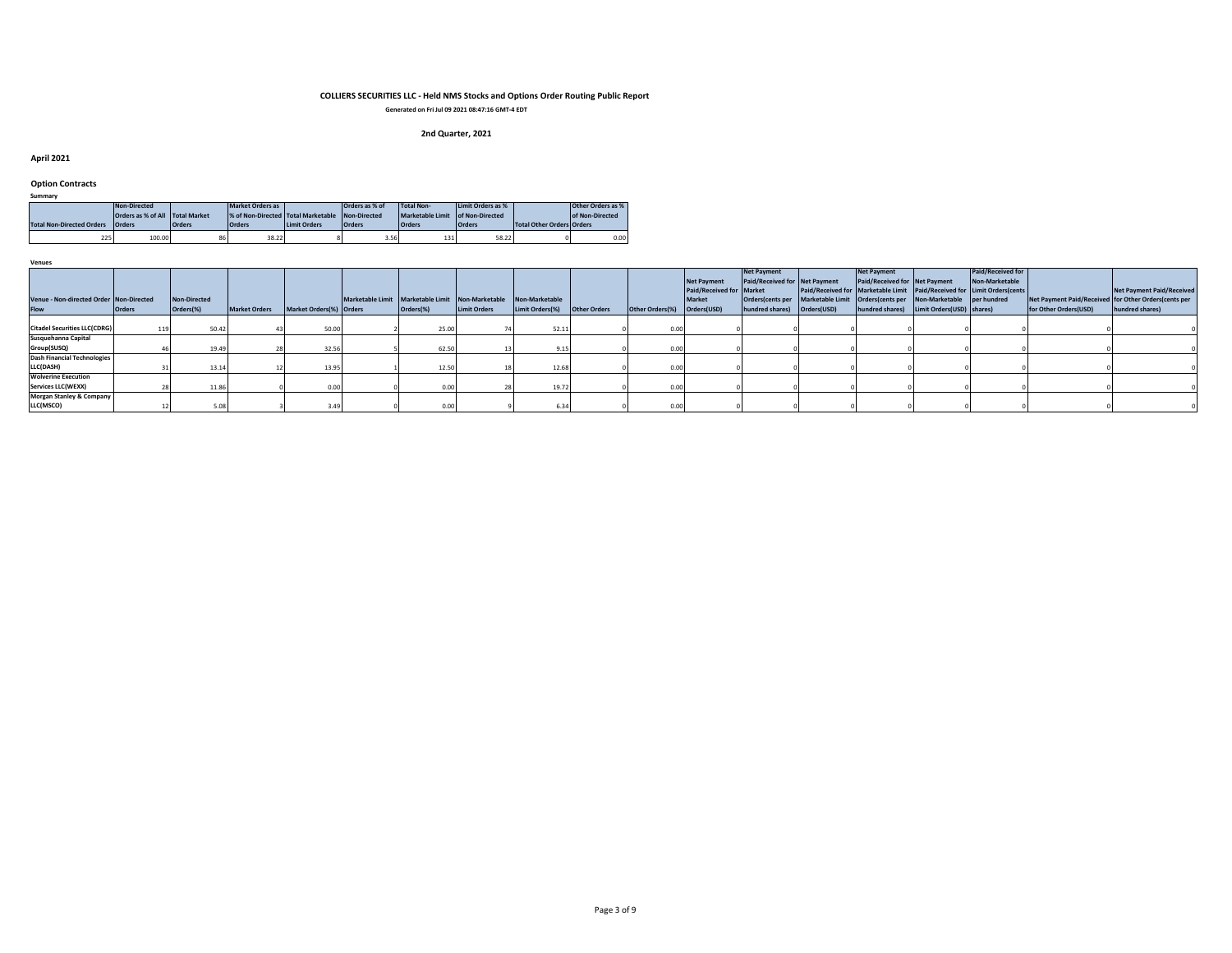**Generated on Fri Jul 09 2021 08:47:16 GMT-4 EDT**

# **2nd Quarter, 2021**

## **May 2021**

## **S&P 500 Stocks**

| Summary |
|---------|
|---------|

| Non-Directed                     |                                 |               | Market Orders as                   |                     | Orders as % of | Total Non-                       | Limit Orders as % |                                  | Other Orders as % |
|----------------------------------|---------------------------------|---------------|------------------------------------|---------------------|----------------|----------------------------------|-------------------|----------------------------------|-------------------|
|                                  | Orders as % of All Total Market |               | % of Non-Directed Total Marketable |                     | Non-Directed   | Marketable Limit of Non-Directed |                   |                                  | of Non-Directed   |
| <b>Total Non-Directed Orders</b> | <b>Orders</b>                   | <b>Orders</b> | <b>Orders</b>                      | <b>Limit Orders</b> | <b>Orders</b>  | <b>Orders</b>                    | <b>Orders</b>     | <b>Total Other Orders Orders</b> |                   |
|                                  |                                 |               |                                    |                     |                |                                  |                   |                                  |                   |

| <b>Venues</b>                                          |               |                                  |                      |                         |                                                               |                     |                                   |                     |                 |                                                                                |                                                                                                             |             |                                                                                                                                                                                                  |                           |                                     |                                                                               |                                                     |
|--------------------------------------------------------|---------------|----------------------------------|----------------------|-------------------------|---------------------------------------------------------------|---------------------|-----------------------------------|---------------------|-----------------|--------------------------------------------------------------------------------|-------------------------------------------------------------------------------------------------------------|-------------|--------------------------------------------------------------------------------------------------------------------------------------------------------------------------------------------------|---------------------------|-------------------------------------|-------------------------------------------------------------------------------|-----------------------------------------------------|
| Venue - Non-directed Order Non-Directed<br><b>Flow</b> | <b>Orders</b> | <b>Non-Directed</b><br>Orders(%) | <b>Market Orders</b> | Market Orders(%) Orders | Marketable Limit Marketable Limit Non-Marketable<br>Orders(%) | <b>Limit Orders</b> | Non-Marketable<br>Limit Orders(%) | <b>Other Orders</b> | Other Orders(%) | <b>Net Payment</b><br>Paid/Received for Market<br><b>Market</b><br>Orders(USD) | <b>Net Payment</b><br>Paid/Received for Net Payment<br>Orders(cents per Marketable Limit<br>hundred shares) | Orders(USD) | <b>Net Payment</b><br>Paid/Received for Net Payment<br>Paid/Received for Marketable Limit Paid/Received for Limit Orders(cents<br>Orders(cents per Non-Marketable per hundred<br>hundred shares) | Limit Orders(USD) shares) | Paid/Received for<br>Non-Marketable | Net Payment Paid/Received for Other Orders(cents per<br>for Other Orders(USD) | <b>Net Payment Paid/Received</b><br>hundred shares) |
| <b>Citadel Securities LLC(CDRG)</b>                    | 246           | 43.08                            | 199                  | 50.38                   | 60.00                                                         |                     | 25.15                             |                     | 0.00            |                                                                                |                                                                                                             |             |                                                                                                                                                                                                  |                           |                                     |                                                                               |                                                     |
| <b>VIRTU Americas, LLC(NITE)</b>                       | 122           | 21.37                            | 100                  | 25.32                   | 20.00                                                         |                     | 12.27                             |                     | 0.00            |                                                                                |                                                                                                             |             |                                                                                                                                                                                                  |                           |                                     |                                                                               |                                                     |
| <b>JANE STREET CAPITAL,</b><br>LLC(JNST)               |               | 13.13                            |                      | 15.95                   | 10.00                                                         |                     | 6.75                              |                     | 0.00            |                                                                                |                                                                                                             |             |                                                                                                                                                                                                  |                           |                                     |                                                                               |                                                     |
| <b>New York Stock</b><br>Exchange(NYSE)                |               | 9.46                             |                      | 0.00                    | 0.00                                                          |                     | 33.13                             |                     | 0.00            |                                                                                |                                                                                                             |             |                                                                                                                                                                                                  |                           |                                     |                                                                               |                                                     |
| <b>NASDAQ Execution Services,</b><br>LLC(NSDQ)         |               | 4.73                             |                      | 0.00                    | 10.00                                                         |                     | 15.95                             |                     | 0.00            |                                                                                |                                                                                                             |             |                                                                                                                                                                                                  |                           |                                     |                                                                               |                                                     |
| Two Sigma Securities,<br>LLC(SOHO)                     |               | 3.15                             |                      | 3.80                    | 0.00                                                          |                     | 1.84                              |                     | 0.00            |                                                                                |                                                                                                             |             |                                                                                                                                                                                                  |                           |                                     |                                                                               |                                                     |
| <b>G1 Execution Services,</b><br>LLC(ETMM)             |               | 2.10                             |                      | 3.04                    | 0.00                                                          |                     | 0.00                              |                     | 0.00            |                                                                                |                                                                                                             |             |                                                                                                                                                                                                  |                           |                                     |                                                                               |                                                     |
| <b>UBS Securities, LLC(UBSS)</b>                       |               | 1.58                             |                      | 1.52                    | 0.00                                                          |                     | 1.84                              |                     | 0.00            |                                                                                |                                                                                                             |             |                                                                                                                                                                                                  |                           |                                     |                                                                               |                                                     |
| <b>Cboe EDGX US Equities</b><br>Exchange(EDGX)         |               | 0.88                             |                      | 0.00.                   | 0.00                                                          |                     | 3.07                              |                     | 0.00            |                                                                                |                                                                                                             |             |                                                                                                                                                                                                  |                           |                                     |                                                                               |                                                     |
| <b>Instinet BlockCross(BLKX)</b>                       |               | 0.53                             |                      | 0.00                    | 0.00                                                          |                     | 0.00                              |                     | 100.00          |                                                                                |                                                                                                             |             |                                                                                                                                                                                                  |                           |                                     |                                                                               |                                                     |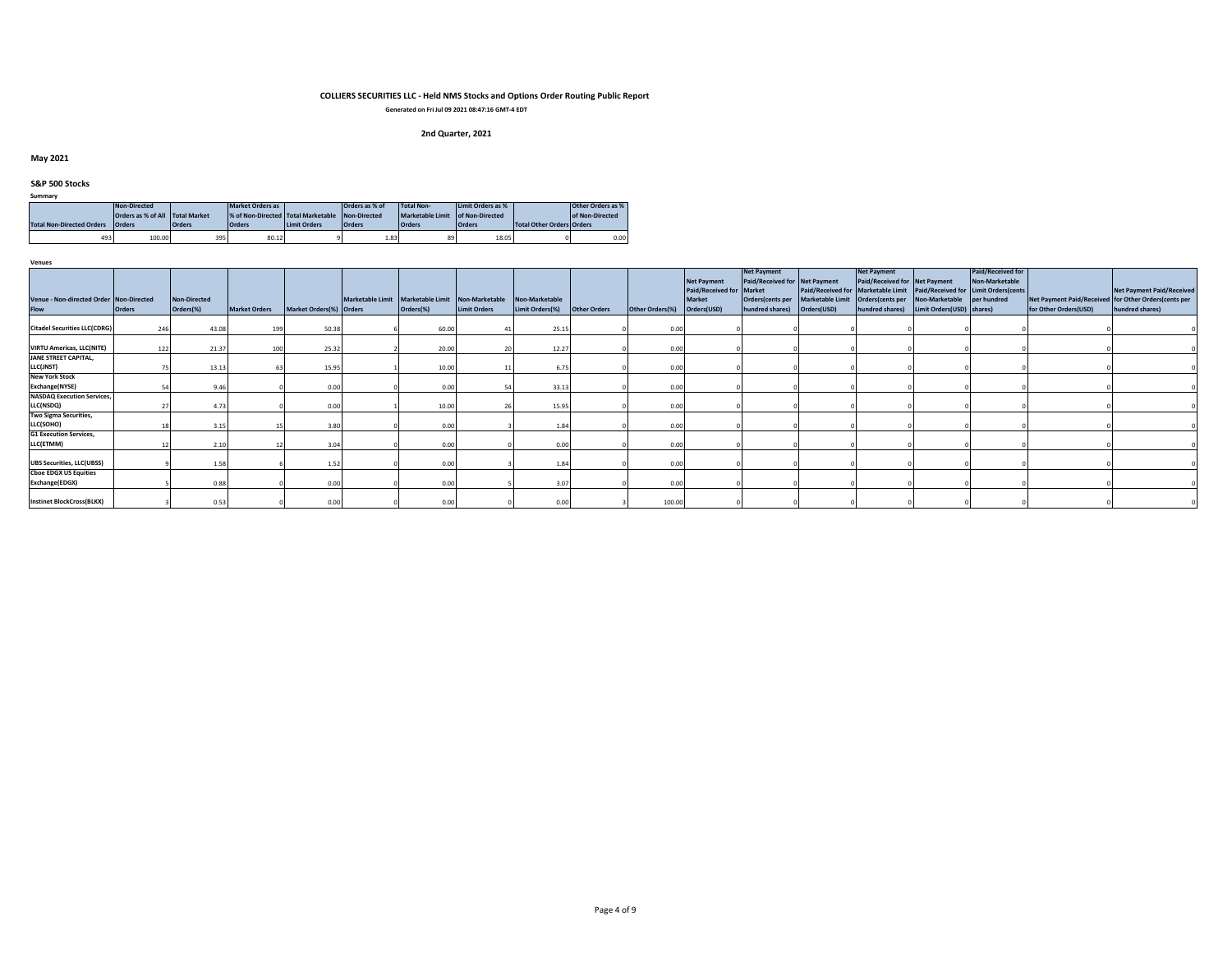**Generated on Fri Jul 09 2021 08:47:16 GMT-4 EDT**

# **2nd Quarter, 2021**

**May 2021**

#### **Non-S&P 500 Stocks**

| -----------                      |                                 |               |                                    |                     |                |                                  |                   |                           |                   |
|----------------------------------|---------------------------------|---------------|------------------------------------|---------------------|----------------|----------------------------------|-------------------|---------------------------|-------------------|
| Non-Directed                     |                                 |               | Market Orders as                   |                     | Orders as % of | Total Non-                       | Limit Orders as % |                           | Other Orders as % |
|                                  | Orders as % of All Total Market |               | % of Non-Directed Total Marketable |                     | Non-Directed   | Marketable Limit of Non-Directed |                   |                           | of Non-Directed   |
| <b>Total Non-Directed Orders</b> | <b>Orders</b>                   | <b>Orders</b> | <b>Orders</b>                      | <b>Limit Orders</b> | <b>Orders</b>  | <b>Orders</b>                    | <b>Orders</b>     | Total Other Orders Orders |                   |
|                                  | 566<br>100.00<br>447            |               | 78.98                              | 31                  | 5.48           | 85                               | 15.02             |                           | 0.53              |

**Venues**

**Summary**

| Venue - Non-directed Order Non-Directed        |               | Non-Directed |                      |                         | Marketable Limit Marketable Limit Non-Marketable |                     | Non-Marketable  |                     |                 | <b>Net Payment</b><br>Paid/Received for Market<br><b>Market</b> | <b>Net Payment</b><br>Paid/Received for Net Payment<br>Orders(cents per | <b>Marketable Limit</b> | <b>Net Payment</b><br>Paid/Received for Net Payment<br>Orders(cents per Non-Marketable | Paid/Received for Marketable Limit Paid/Received for Limit Orders(cents | <b>Paid/Received for</b><br>Non-Marketable<br>per hundred | Net Payment Paid/Received for Other Orders(cents per | <b>Net Payment Paid/Received</b> |
|------------------------------------------------|---------------|--------------|----------------------|-------------------------|--------------------------------------------------|---------------------|-----------------|---------------------|-----------------|-----------------------------------------------------------------|-------------------------------------------------------------------------|-------------------------|----------------------------------------------------------------------------------------|-------------------------------------------------------------------------|-----------------------------------------------------------|------------------------------------------------------|----------------------------------|
| <b>Flow</b>                                    | <b>Orders</b> | Orders(%)    | <b>Market Orders</b> | Market Orders(%) Orders | Orders(%)                                        | <b>Limit Orders</b> | Limit Orders(%) | <b>Other Orders</b> | Other Orders(%) | Orders(USD)                                                     | hundred shares)                                                         | Orders(USD)             | hundred shares)                                                                        | Limit Orders(USD) shares)                                               |                                                           | for Other Orders(USD)                                | hundred shares)                  |
| <b>Citadel Securities LLC(CDRG)</b>            | 268           | 38.67        | 233                  | 52.13                   | 53.57                                            |                     | 10.20           |                     | 0.00            |                                                                 |                                                                         |                         |                                                                                        |                                                                         |                                                           |                                                      |                                  |
| <b>VIRTU Americas, LLC(NITE)</b>               | 149           | 21.50        | 120                  | 26.85                   | 21.4                                             |                     | 10.20           |                     | 13.64           |                                                                 |                                                                         |                         |                                                                                        |                                                                         |                                                           |                                                      |                                  |
| <b>JANE STREET CAPITAL,</b><br>LLC(JNST)       |               | 9.81         |                      | 13.42                   | 17.86                                            |                     | 1.53            |                     | 0.00            |                                                                 |                                                                         |                         |                                                                                        |                                                                         |                                                           |                                                      |                                  |
| <b>New York Stock</b><br>Exchange(NYSE)        |               | 9.81         |                      | 0.00                    | 0.00                                             |                     | 34.69           |                     | 0.00            |                                                                 |                                                                         |                         |                                                                                        |                                                                         |                                                           |                                                      |                                  |
| <b>NASDAQ Execution Services,</b><br>LLC(NSDQ) |               |              |                      | 0.00                    | 0.00                                             |                     | 26.02           |                     | 0.00            |                                                                 |                                                                         |                         |                                                                                        |                                                                         |                                                           |                                                      |                                  |
| <b>Choe EDGX US Equities</b><br>Exchange(EDGX) |               | 4.18         |                      | 0.00                    | 0.00                                             |                     | 14.8            |                     | 0.00            |                                                                 |                                                                         |                         |                                                                                        |                                                                         |                                                           |                                                      |                                  |
| <b>G1 Execution Services,</b><br>LLC(ETMM)     |               | 2.89         |                      | 3.58                    | 7.14                                             |                     | 1.02            |                     | 0.00            |                                                                 |                                                                         |                         |                                                                                        |                                                                         |                                                           |                                                      |                                  |
| <b>Instinet BlockCross(BLKX)</b>               |               | 2.74         |                      | 0.00                    | 0.00                                             |                     | 0.00            |                     | 86.36           |                                                                 |                                                                         |                         |                                                                                        |                                                                         |                                                           |                                                      |                                  |
| <b>UBS Securities, LLC(UBSS)</b>               |               | 1.59         |                      | 2.46                    | 0.00                                             |                     | 0.00            |                     | 0.00            |                                                                 |                                                                         |                         |                                                                                        |                                                                         |                                                           |                                                      |                                  |
| Two Sigma Securities,<br>LLC(SOHO)             |               | 1.44         |                      | 1.57                    | 0.00                                             |                     | 1.53            |                     | 0.00            |                                                                 |                                                                         |                         |                                                                                        |                                                                         |                                                           |                                                      |                                  |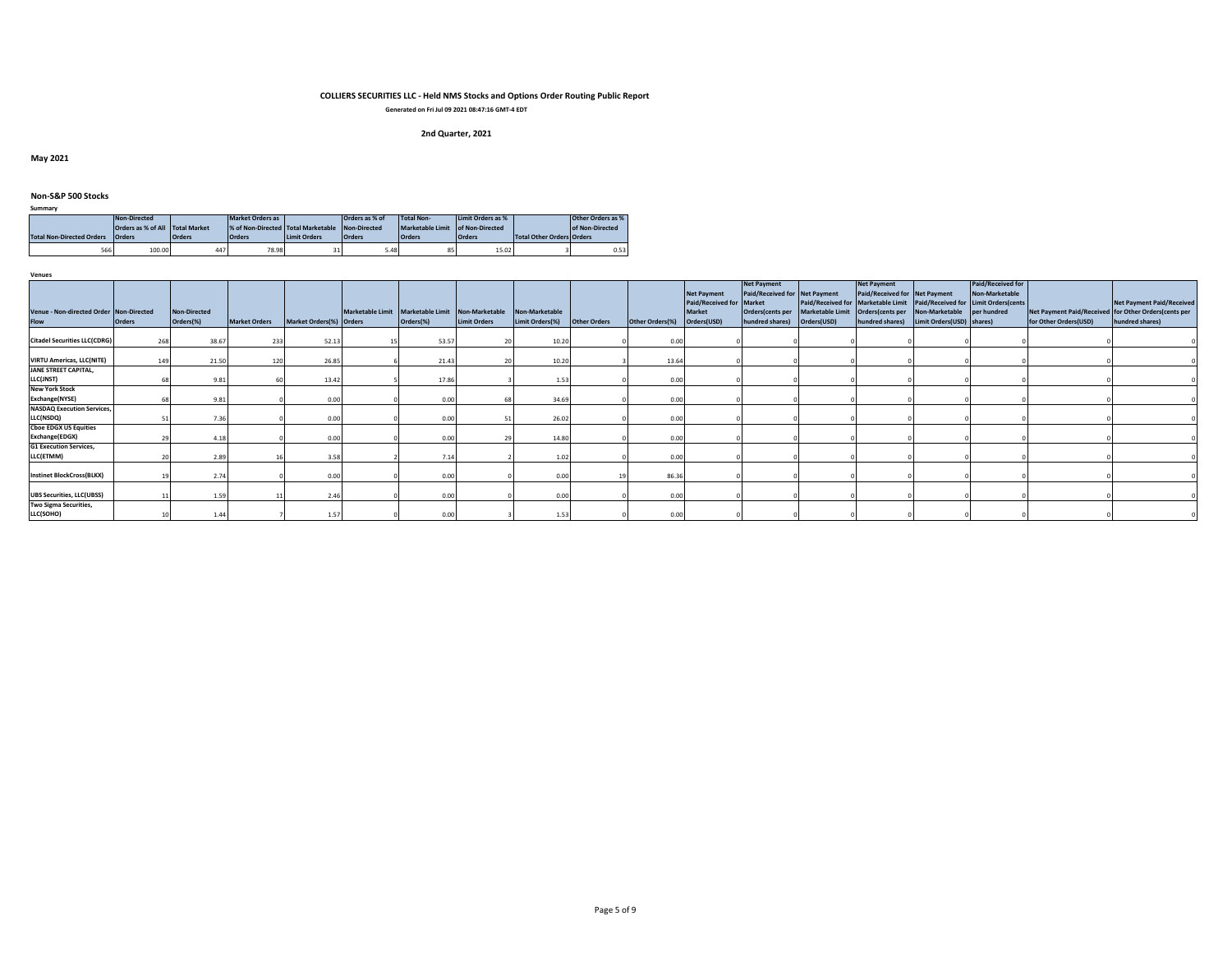**Generated on Fri Jul 09 2021 08:47:16 GMT-4 EDT**

# **2nd Quarter, 2021**

## **May 2021**

#### **Option Contracts**

|                                  | Non-Directed  |               | Market Orders as                                |                     | Orders as % of | <b>Total Non-</b>                | Limit Orders as % |                                  | Other Orders as % |
|----------------------------------|---------------|---------------|-------------------------------------------------|---------------------|----------------|----------------------------------|-------------------|----------------------------------|-------------------|
| Orders as % of All Total Market  |               |               | % of Non-Directed Total Marketable Non-Directed |                     |                | Marketable Limit of Non-Directed |                   |                                  | of Non-Directed   |
| <b>Total Non-Directed Orders</b> | <b>Orders</b> | <b>Orders</b> | <b>Orders</b>                                   | <b>Limit Orders</b> | <b>Orders</b>  | <b>Orders</b>                    | <b>Orders</b>     | <b>Total Other Orders Orders</b> |                   |
|                                  |               |               |                                                 |                     |                |                                  |                   |                                  |                   |

| <b>Venues</b> |                                         |               |                     |                      |                         |                                                  |                     |                 |              |                 |                          |                                                                               |                               |                                                                         |                   |                                                       |                                  |
|---------------|-----------------------------------------|---------------|---------------------|----------------------|-------------------------|--------------------------------------------------|---------------------|-----------------|--------------|-----------------|--------------------------|-------------------------------------------------------------------------------|-------------------------------|-------------------------------------------------------------------------|-------------------|-------------------------------------------------------|----------------------------------|
|               |                                         |               |                     |                      |                         |                                                  |                     |                 |              |                 |                          | Net Payment                                                                   | <b>Net Payment</b>            |                                                                         | Paid/Received for |                                                       |                                  |
|               |                                         |               |                     |                      |                         |                                                  |                     |                 |              |                 | <b>Net Payment</b>       | Paid/Received for Net Payment                                                 | Paid/Received for Net Payment |                                                                         | Non-Marketable    |                                                       |                                  |
|               |                                         |               |                     |                      |                         |                                                  |                     |                 |              |                 | Paid/Received for Market |                                                                               |                               | Paid/Received for Marketable Limit Paid/Received for Limit Orders(cents |                   |                                                       | <b>Net Payment Paid/Received</b> |
|               | Venue - Non-directed Order Non-Directed |               | <b>Non-Directed</b> |                      |                         | Marketable Limit Marketable Limit Non-Marketable |                     | Non-Marketable  |              |                 | <b>Market</b>            | Orders(cents per Marketable Limit Orders(cents per Non-Marketable per hundred |                               |                                                                         |                   | Net Payment Paid/Received for Other Orders (cents per |                                  |
| <b>Flow</b>   |                                         | <b>Orders</b> | Orders(%)           | <b>Market Orders</b> | Market Orders(%) Orders | Orders(%)                                        | <b>Limit Orders</b> | Limit Orders(%) | Other Orders | Other Orders(%) | Orders(USD)              | hundred shares) Orders(USD)                                                   |                               | hundred shares) Limit Orders (USD) shares)                              |                   | for Other Orders(USD)                                 | hundred shares)                  |
|               |                                         |               |                     |                      |                         |                                                  |                     |                 |              |                 |                          |                                                                               |                               |                                                                         |                   |                                                       |                                  |
|               | <b>Citadel Securities LLC(CDRG)</b>     | 122           | 50.21               |                      | 50.89                   | 50.00                                            |                     | 49.57           |              | 0.00            |                          |                                                                               |                               |                                                                         |                   |                                                       |                                  |
|               | Susquehanna Capital                     |               |                     |                      |                         |                                                  |                     |                 |              |                 |                          |                                                                               |                               |                                                                         |                   |                                                       |                                  |
|               | Group(SUSQ)                             |               | 22.22               |                      | 34.82                   | 43.75                                            |                     | 6.96            |              |                 |                          |                                                                               |                               |                                                                         |                   |                                                       |                                  |
|               | <b>Wolverine Execution</b>              |               |                     |                      |                         |                                                  |                     |                 |              |                 |                          |                                                                               |                               |                                                                         |                   |                                                       |                                  |
|               | Services LLC(WEXX)                      |               | 16.05               |                      | 2.68                    |                                                  |                     | 31.30           |              | 0.00            |                          |                                                                               |                               |                                                                         |                   |                                                       |                                  |
|               | <b>Dash Financial Technologies</b>      |               |                     |                      |                         |                                                  |                     |                 |              |                 |                          |                                                                               |                               |                                                                         |                   |                                                       |                                  |
| LLC(DASH)     |                                         |               | 9.05                |                      |                         |                                                  |                     | 11.30           |              | 0.00            |                          |                                                                               |                               |                                                                         |                   |                                                       |                                  |
|               | <b>Morgan Stanley &amp; Company</b>     |               |                     |                      |                         |                                                  |                     |                 |              |                 |                          |                                                                               |                               |                                                                         |                   |                                                       |                                  |
|               | LLC(MSCO)                               |               |                     |                      |                         |                                                  |                     | 0.87            |              |                 |                          |                                                                               |                               |                                                                         |                   |                                                       |                                  |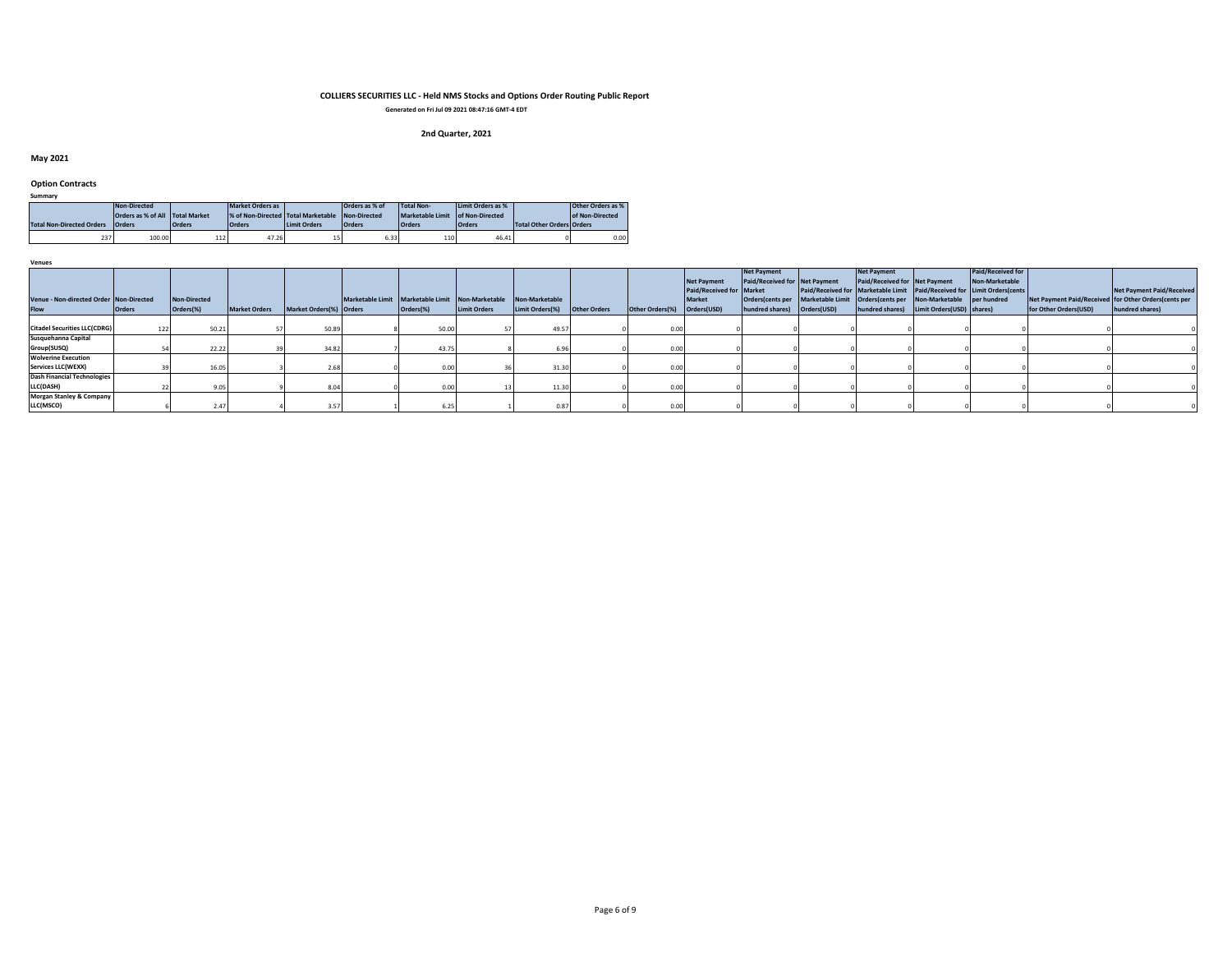**Generated on Fri Jul 09 2021 08:47:16 GMT-4 EDT**

# **2nd Quarter, 2021**

#### **June 2021**

#### **S&P 500 Stocks**

| Summary                          |                                 |               |                                    |                     |                |                   |                   |                                  |                   |
|----------------------------------|---------------------------------|---------------|------------------------------------|---------------------|----------------|-------------------|-------------------|----------------------------------|-------------------|
|                                  | Non-Directed                    |               | <b>Market Orders as</b>            |                     | Orders as % of | <b>Total Non-</b> | Limit Orders as % |                                  | Other Orders as % |
|                                  | Orders as % of All Total Market |               | % of Non-Directed Total Marketable |                     | Non-Directed   | Marketable Limit  | of Non-Directed   |                                  | of Non-Directed   |
| <b>Total Non-Directed Orders</b> | <b>Orders</b>                   | <b>Orders</b> | <b>Orders</b>                      | <b>Limit Orders</b> | <b>Orders</b>  | <b>Orders</b>     | <b>Orders</b>     | <b>Total Other Orders Orders</b> |                   |
| 596                              | 100.00                          | 438           | 73.49                              |                     | 1.51           | 147               | 24.66             |                                  | 0.34              |

| Venues                                                 |               |                                  |                      |                         |                                                                   |                     |                                   |                     |                 |                                                                                |                                                                                                        |                                                     |                                                                                                            |                                                                                                                |                       |                                                                                                             |
|--------------------------------------------------------|---------------|----------------------------------|----------------------|-------------------------|-------------------------------------------------------------------|---------------------|-----------------------------------|---------------------|-----------------|--------------------------------------------------------------------------------|--------------------------------------------------------------------------------------------------------|-----------------------------------------------------|------------------------------------------------------------------------------------------------------------|----------------------------------------------------------------------------------------------------------------|-----------------------|-------------------------------------------------------------------------------------------------------------|
| Venue - Non-directed Order Non-Directed<br><b>Flow</b> | <b>Orders</b> | <b>Non-Directed</b><br>Orders(%) | <b>Market Orders</b> | Market Orders(%) Orders | Marketable Limit   Marketable Limit   Non-Marketable<br>Orders(%) | <b>Limit Orders</b> | Non-Marketable<br>Limit Orders(%) | <b>Other Orders</b> | Other Orders(%) | <b>Net Payment</b><br>Paid/Received for Market<br><b>Market</b><br>Orders(USD) | <b>Net Payment</b><br>Paid/Received for Net Payment<br>Orders(cents per<br>hundred shares) Orders(USD) | <b>Net Payment</b><br>Paid/Received for Net Payment | Marketable Limit Orders(cents per Non-Marketable per hundred<br>hundred shares) Limit Orders (USD) shares) | Paid/Received for<br>Non-Marketable<br>Paid/Received for Marketable Limit Paid/Received for Limit Orders(cents | for Other Orders(USD) | <b>Net Payment Paid/Received</b><br>Net Payment Paid/Received for Other Orders(cents per<br>hundred shares) |
| <b>Citadel Securities LLC(CDRG)</b>                    | 292           | 43.71                            | 220                  | 50.23                   | 60.00                                                             |                     | 29.82                             |                     | 50.00           |                                                                                |                                                                                                        |                                                     |                                                                                                            |                                                                                                                |                       |                                                                                                             |
| <b>VIRTU Americas, LLC(NITE)</b>                       | 153           | 22.90                            | 116                  | 26.48                   | 10.00                                                             |                     | 16.06                             |                     | 50.00           |                                                                                |                                                                                                        |                                                     |                                                                                                            |                                                                                                                |                       | $\overline{0}$                                                                                              |
| <b>JANE STREET CAPITAL,</b><br>LLC(JNST)               |               | 14.37                            |                      | 15.75                   | 10.00                                                             |                     | 11.93                             |                     | 0.00            |                                                                                |                                                                                                        |                                                     |                                                                                                            |                                                                                                                |                       |                                                                                                             |
| <b>New York Stock</b><br>Exchange(NYSE)                |               | 8.53                             |                      | 0.00                    | 10.00                                                             |                     | 25.69                             |                     | 0.00            |                                                                                |                                                                                                        |                                                     |                                                                                                            |                                                                                                                |                       |                                                                                                             |
| <b>NASDAQ Execution Services,</b><br>LLC(NSDQ)         |               |                                  |                      | 0.00                    | 10.00                                                             |                     | 10.09                             |                     | 0.00            |                                                                                |                                                                                                        |                                                     |                                                                                                            |                                                                                                                |                       |                                                                                                             |
| Two Sigma Securities,<br>LLC(SOHO)                     |               | 2.69                             |                      | 3.20                    | 0.00                                                              |                     | 1.83                              |                     | 0.00            |                                                                                |                                                                                                        |                                                     |                                                                                                            |                                                                                                                |                       |                                                                                                             |
| <b>G1 Execution Services,</b><br>LLC(ETMM)             |               | 2.10                             |                      | 2.51                    | 0.00                                                              |                     | 1.38                              |                     | 0.00            |                                                                                |                                                                                                        |                                                     |                                                                                                            |                                                                                                                |                       |                                                                                                             |
| <b>UBS Securities, LLC(UBSS)</b>                       |               | 1.65                             |                      | 1.83                    | 0.00                                                              |                     | 1.38                              |                     | 0.00            |                                                                                |                                                                                                        |                                                     |                                                                                                            |                                                                                                                |                       |                                                                                                             |
| <b>Choe EDGX US Equities</b><br>Exchange(EDGX)         |               | 0.60                             |                      | 0.00                    | 0.00                                                              |                     | 1.83                              |                     | 0.00            |                                                                                |                                                                                                        |                                                     |                                                                                                            |                                                                                                                |                       |                                                                                                             |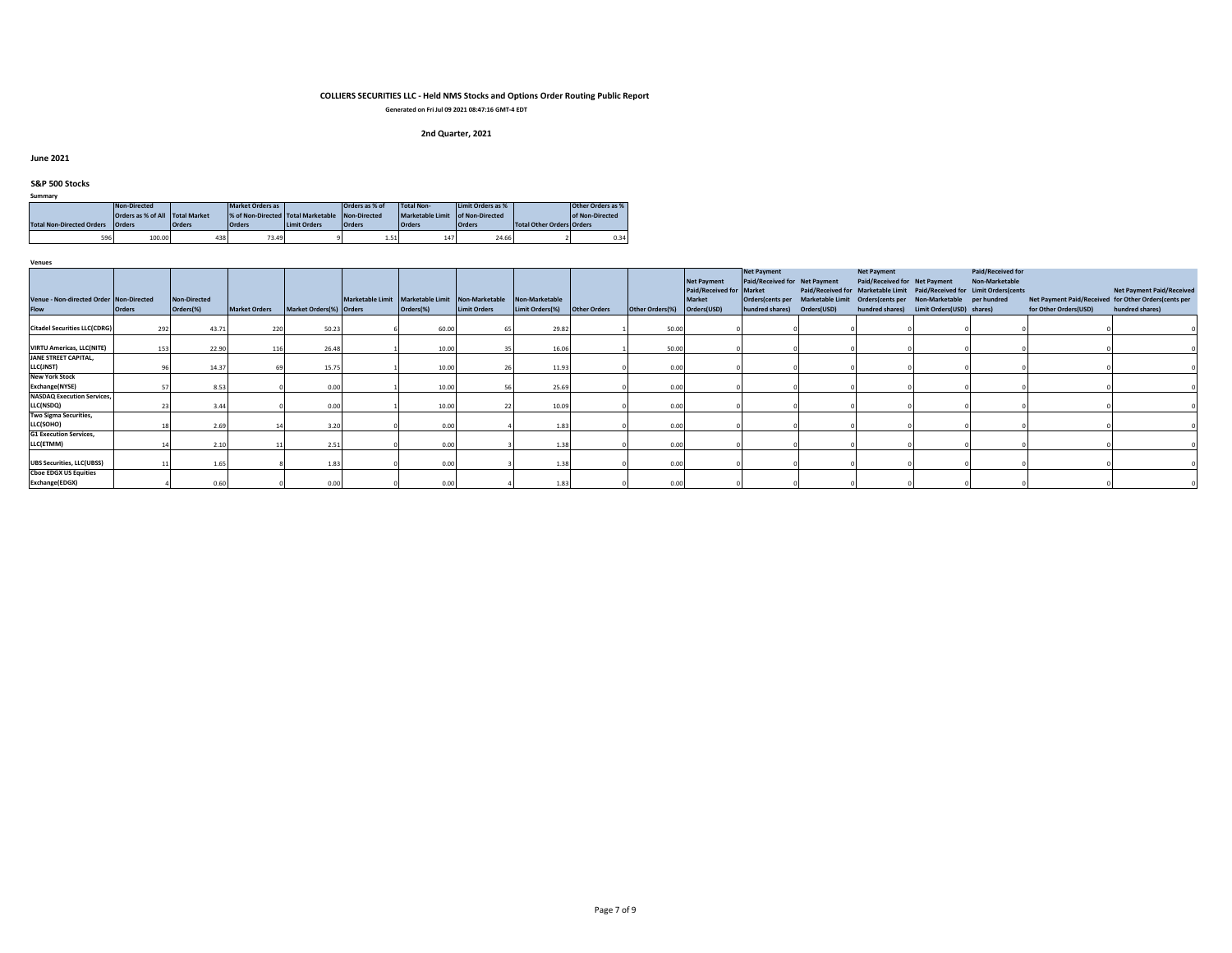**Generated on Fri Jul 09 2021 08:47:16 GMT-4 EDT**

# **2nd Quarter, 2021**

**June 2021**

### **Non-S&P 500 Stocks**

| ____                             |               |               |                                    |                     |                |                                  |                   |                                  |                   |
|----------------------------------|---------------|---------------|------------------------------------|---------------------|----------------|----------------------------------|-------------------|----------------------------------|-------------------|
|                                  | Non-Directed  |               | Market Orders as                   |                     | Orders as % of | <b>Total Non-</b>                | Limit Orders as % |                                  | Other Orders as % |
| Orders as % of All Total Market  |               |               | % of Non-Directed Total Marketable |                     | Non-Directed   | Marketable Limit of Non-Directed |                   |                                  | of Non-Directed   |
| <b>Total Non-Directed Orders</b> | <b>Orders</b> | <b>Orders</b> | <b>Orders</b>                      | <b>Limit Orders</b> | <b>Orders</b>  | <b>Orders</b>                    | <b>Orders</b>     | <b>Total Other Orders Orders</b> |                   |
| 559<br>100.00                    |               | 427           | 76.39                              |                     | 6.62           |                                  | 15.56             |                                  | 1.43              |

**Venues**

**Summary**

|                                         |               |                     |                      |                         |                                                  |                     |                 |                     |                 |                          | <b>Net Payment</b>            |             | <b>Net Payment</b>                               |                                                                         | Paid/Received for |                                                      |                                  |
|-----------------------------------------|---------------|---------------------|----------------------|-------------------------|--------------------------------------------------|---------------------|-----------------|---------------------|-----------------|--------------------------|-------------------------------|-------------|--------------------------------------------------|-------------------------------------------------------------------------|-------------------|------------------------------------------------------|----------------------------------|
|                                         |               |                     |                      |                         |                                                  |                     |                 |                     |                 | <b>Net Payment</b>       | Paid/Received for Net Payment |             | Paid/Received for Net Payment                    |                                                                         | Non-Marketable    |                                                      |                                  |
|                                         |               |                     |                      |                         |                                                  |                     |                 |                     |                 | Paid/Received for Market |                               |             |                                                  | Paid/Received for Marketable Limit Paid/Received for Limit Orders(cents |                   |                                                      | <b>Net Payment Paid/Received</b> |
| Venue - Non-directed Order Non-Directed |               | <b>Non-Directed</b> |                      |                         | Marketable Limit Marketable Limit Non-Marketable |                     | Non-Marketable  |                     |                 | <b>Market</b>            | Orders(cents per              |             | Marketable Limit Orders(cents per Non-Marketable |                                                                         | per hundred       | Net Payment Paid/Received for Other Orders(cents per |                                  |
| <b>Flow</b>                             | <b>Orders</b> | Orders(%)           | <b>Market Orders</b> | Market Orders(%) Orders | Orders(%)                                        | <b>Limit Orders</b> | Limit Orders(%) | <b>Other Orders</b> | Other Orders(%) | Orders(USD)              | hundred shares)               | Orders(USD) |                                                  | hundred shares) Limit Orders (USD) shares)                              |                   | for Other Orders(USD)                                | hundred shares)                  |
|                                         |               |                     |                      |                         |                                                  |                     |                 |                     |                 |                          |                               |             |                                                  |                                                                         |                   |                                                      |                                  |
| <b>Citadel Securities LLC(CDRG)</b>     | 261           | 40.59               |                      | 50.00                   | 62.16                                            |                     | 16.11           |                     | 0.00            |                          |                               |             |                                                  |                                                                         |                   |                                                      |                                  |
|                                         |               |                     |                      |                         |                                                  |                     |                 |                     |                 |                          |                               |             |                                                  |                                                                         |                   |                                                      |                                  |
| <b>VIRTU Americas, LLC(NITE)</b>        | 136           | 21.15               |                      | 24.53                   | 24.32                                            |                     | 9.40            |                     | 27.59           |                          |                               |             |                                                  |                                                                         |                   |                                                      |                                  |
| <b>JANE STREET CAPITAL,</b>             |               |                     |                      |                         |                                                  |                     |                 |                     |                 |                          |                               |             |                                                  |                                                                         |                   |                                                      |                                  |
| LLC(JNST)                               |               | 12.60               |                      | 17.52                   | 8.11                                             |                     | 2.01            |                     | 0.00            |                          |                               |             |                                                  |                                                                         |                   |                                                      |                                  |
| <b>New York Stock</b>                   |               |                     |                      |                         |                                                  |                     |                 |                     |                 |                          |                               |             |                                                  |                                                                         |                   |                                                      |                                  |
| Exchange(NYSE)                          |               | 6.84                |                      | 0.00                    | 0.00                                             |                     | 29.53           |                     | 0.00            |                          |                               |             |                                                  |                                                                         |                   |                                                      |                                  |
| <b>NASDAQ Execution Services,</b>       |               |                     |                      |                         |                                                  |                     |                 |                     |                 |                          |                               |             |                                                  |                                                                         |                   |                                                      |                                  |
| LLC(NSDQ)                               |               | 5.29                |                      | 0.00                    | 0.00                                             |                     | 22.82           |                     | 0.00            |                          |                               |             |                                                  |                                                                         |                   |                                                      |                                  |
| <b>Cboe EDGX US Equities</b>            |               |                     |                      |                         |                                                  |                     |                 |                     |                 |                          |                               |             |                                                  |                                                                         |                   |                                                      |                                  |
| Exchange(EDGX)                          |               | 3.89                |                      | 0.00                    | 0.00                                             |                     | 16.78           |                     | 0.00            |                          |                               |             |                                                  |                                                                         |                   |                                                      |                                  |
|                                         |               |                     |                      |                         |                                                  |                     |                 |                     |                 |                          |                               |             |                                                  |                                                                         |                   |                                                      |                                  |
| <b>Instinet BlockCross(BLKX)</b>        |               | 3.27                |                      | 0.00                    | 0.00                                             |                     | 0.00            |                     | 72.41           |                          |                               |             |                                                  |                                                                         |                   |                                                      |                                  |
|                                         |               |                     |                      |                         |                                                  |                     |                 |                     |                 |                          |                               |             |                                                  |                                                                         |                   |                                                      |                                  |
| <b>UBS Securities, LLC(UBSS)</b>        |               | 2.33                |                      | 3.04                    | 2.70                                             |                     | 0.67            |                     | 0.00            |                          |                               |             |                                                  |                                                                         |                   |                                                      |                                  |
| Two Sigma Securities,                   |               |                     |                      |                         |                                                  |                     |                 |                     |                 |                          |                               |             |                                                  |                                                                         |                   |                                                      |                                  |
| LLC(SOHO)                               |               | 2.18                |                      | 2.34                    | 2.70                                             |                     | 2.01            |                     | 0.00            |                          |                               |             |                                                  |                                                                         |                   |                                                      |                                  |
| <b>G1 Execution Services,</b>           |               |                     |                      |                         |                                                  |                     |                 |                     |                 |                          |                               |             |                                                  |                                                                         |                   |                                                      |                                  |
| LLC(ETMM)                               |               | 1.87                |                      | 2.57                    | 0.00                                             |                     | 0.67            |                     | 0.00            |                          |                               |             |                                                  |                                                                         |                   |                                                      |                                  |